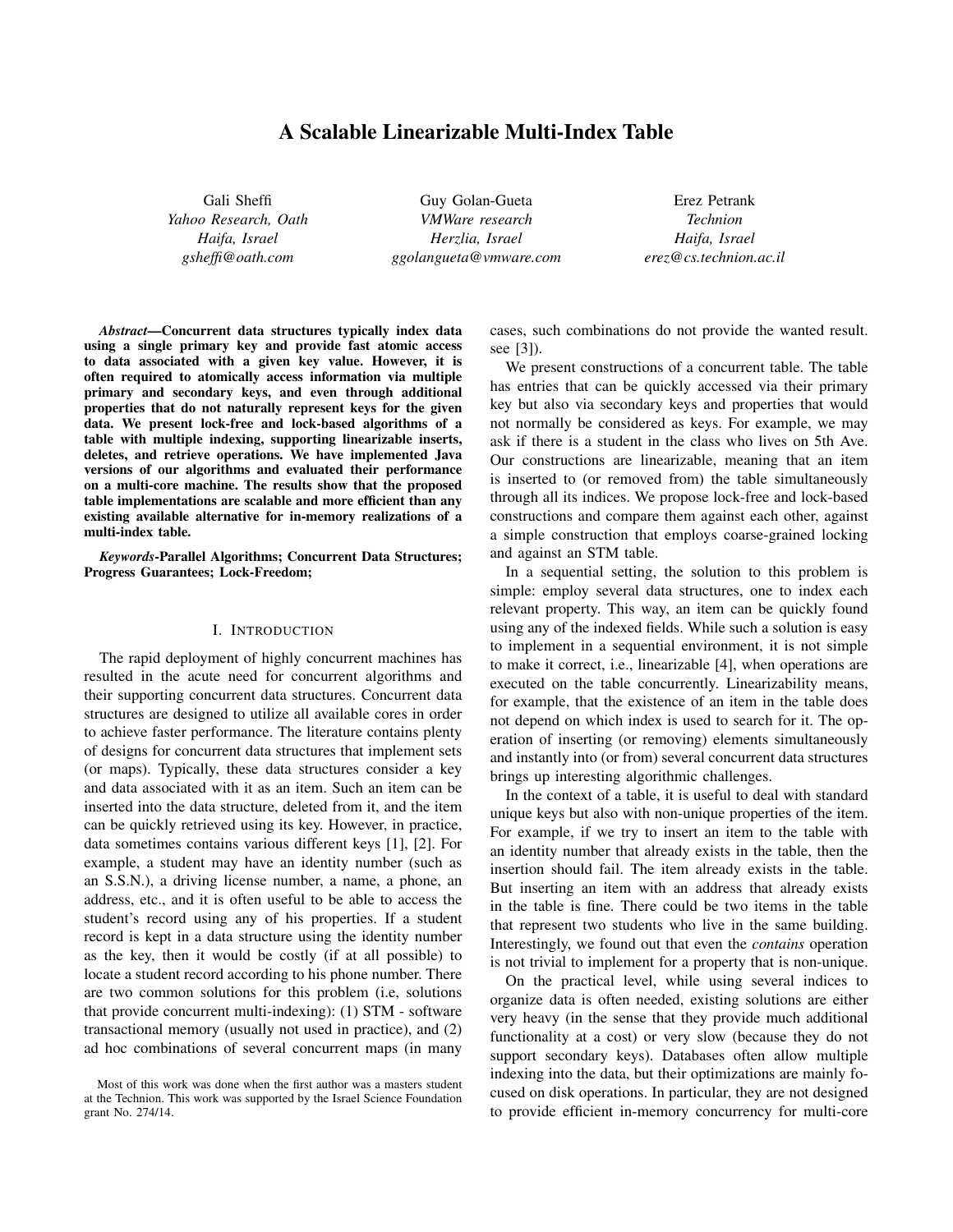machines (as in concurrent data structures). The concurrent table proposed in this paper is a simple concurrent structure that supports multiple indices, but is meant to hold a fast and scalable in-memory table, which quickly locates an item given any of its keys or properties.

A different practical alternative is to use a concurrent table that is indexed only by a single primary key. Many concurrent data structures that implement a key-value store can be used to implement such a table (e.g. [5]). However, finding an item given a secondary key requires traversing the table. This is not only inefficient, but it is not simple to implement a linearizable *contains* operation without holding a coarse-grained lock on the table during the entire traversal. One alternative to using a coarse-grained lock is to employ a snapshot mechanism, (e.g., [6], [7]). But that would still require a costly traversal of the table.

## II. PRELIMINARIES

Our model for concurrent multi-threaded computation follows the linearizability model of [4]. In particular, we assume an asynchronous shared memory system where a finite set of deterministic threads communicate by executing atomic operations on some finite number of shared variables.

## *A. Table Terminology*

A *table* is a set of *n*-tuples  $\langle e_1, \ldots, e_n \rangle$  where all tuples have the same number of elements. A table T has  $n = N_T$ fields (given T,  $N_T$  is a constant), denoted by  $f_1, \ldots, f_{N_T}$ , where each field represents a different element of the tuples. Each field  $f_i$  can be either *unique* or *non-unique*. If  $f_i$ is unique, then any two different tuples  $\langle e_1, \ldots, e_n \rangle$  and  $\langle e'_1, \ldots, e'_n \rangle$  in T satisfy  $e_i \neq e'_i$ . Otherwise (i.e.,  $f_i$  is nonunique), T may contain two different tuples  $\langle e_1, \ldots, e_n \rangle$  and  $\langle e'_1, \ldots, e'_n \rangle$  such that  $e_i = e'_i$ .

Each table field may be of a specific type (such as Integer, Float or String). We assume that there exists a total order < of all possible elements such that for any two elements  $e_i \neq e'_i$  either  $e_i < e'_i$  or  $e'_i < e_i$ . We also assume that there exist two special elements  $-\infty$  and  $\infty$ . The elements  $-\infty$  and  $\infty$  represent the minimal and the maximal possible element that can be stored in a tuple.

## *B. Table Operations*

The proposed table supports the *add*, *remove* and *retrieve* operations. The *add* operation receives a tuple  $\langle e_1, \ldots, e_n \rangle$ and adds it to the table if and only if for every unique field number *i* the table does not contain a tuple  $\langle e'_1, \ldots, e'_n \rangle$ such that  $e_i = e'_i$ . The *remove* operation receives a value  $val$  and a unique field number  $i$ , and tries to remove a tuple  $\langle e_1, \ldots, e_n \rangle$  such that  $e_i = val$  from the table. It will fail is no such tuple exists in the table. The *retrieve* operation receives a value  $val$  and a field number  $i$  and returns all tuples  $\langle e_1, \ldots e_n \rangle$  that satisfy  $e_i = val$ . A simpler *contains* operation can be implemented by calling the *retrieve* operation, and returning *true* if *retrieve* returns at least one tuple, and *false* otherwise.

#### III. THE ALGORITHM

We chose to implement multiple indexing of a concurrent table by maintaining multiple data structures, each indexing a different key (or property) of an item. In order to simplify the design, we chose simple concurrent (ordered) linked-lists to maintain the indexed set (or multi-set). Next, in order to speed up the access time, we built skip-lists on top of the linked-lists. The linked-lists are carefully designed to maintain correctness and linearizability and make sure that items appear to be inserted to or removed from all indices at once. Being a member of the table means being a member of all linked-lists. Thus, an item can either be in all linkedlists, or in none. The skip-lists are implemented in a more relaxed manner and are only used to provide fast indexing. They do not need to always properly hold an updated view of all items in the table.

In this section we describe the algorithm. We start by defining some variants of the CAS operation, which are widely used in our algorithms (in Section III-A). We then present the data structure we use (in Section III-B), and continue with some algorithmic challenges (in Section III-C), a detailed description of the lock-free table algorithm (in Section III-D), a short description of the lock-based variant (in Section III-E) and a summary of the lock-free variant's correctness proof (in Section III-F). Finally, we explain the additional fast skip-list indexing (in Section III-G). For lack of space, we put the formal proof of the lock-free variant, and the full description and formal proof of the lock-based variant in [8].

## *A. Extending the CAS Operation*

The *compareAndSwap* (CAS) operation is a standard synchronization instruction widely available by hardware. It receives three inputs: addr, exp and new, and it executes the following atomically. If the memory content at location addr equals the input value  $exp$ , then it assigns new as the new content of memory location addr. Otherwise, the memory is not changed. The CAS operation returns true if the content was indeed replaced and false otherwise. The literature contains many CAS extensions (see [9]), enabling the comparison and swap of two or more memory locations.

In our lock-free implementation, we often use the CAS operation as described above (for example, see line 31 or 46 in Figure 3) but also in an extended manner in which a pointer has an additional associated flag by which it can be atomically marked. Marked atomic pointers were first used in [10] and later in many other papers (see [5], [11]). The extended CAS atomically modifies a reference and an associated boolean flag. It receives five input parameters,  $addr$ ,  $expPtr$ ,  $newPtr$ ,  $expFlag$  and  $newFlag$ . It compares the contents of the pointer and boolean flag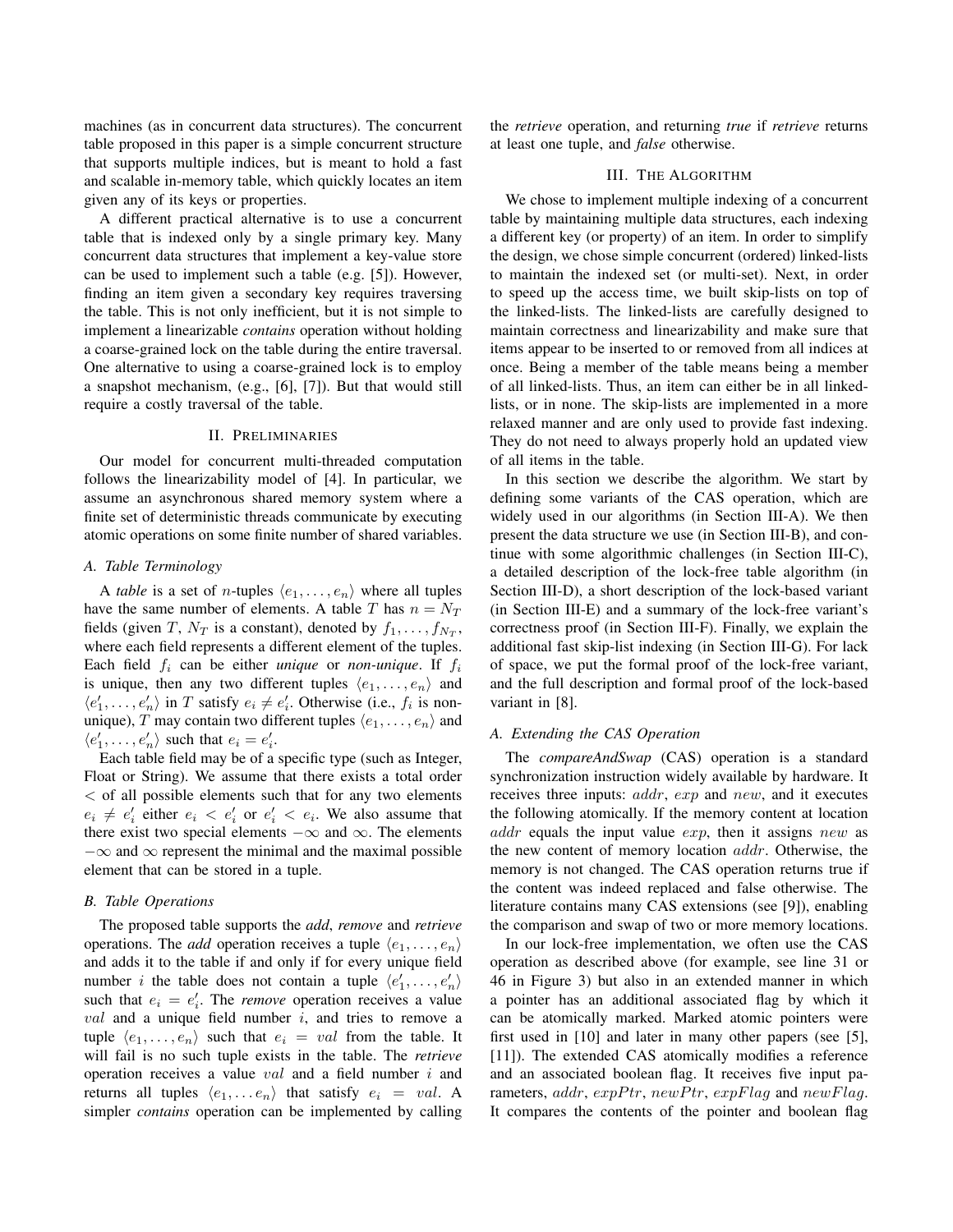of the reference object in addr to  $expPtr$  and  $expFlag$ (respectively), and if both are equal, it modifies them to  $newPtr$  and  $newFlag$ . These two comparisons and two assignments are executed atomically, returning true when successful and false otherwise. For example, this appears in line 48 or 49 in Figure 3. This extended CAS is supported by existing programming environments such as the Java runtime library.

Practically, this can be done in  $C$  by using the leastsignificant-bit of the pointer (which is always zeroed in practice). Thus, one needs to modify a single word, which can be reduced to the simple CAS. Or, in Java, this can be done by allocating a new object that holds the two fields, and modifying the pointer to it in a single atomic swap in order to execute a modification of the two fields simultaneously.

## *B. Internal Data Structure*

Our table organizes the stored tuples as a collection of sorted linked-lists. In each list  $L_i$  the tuples are sorted according to the  $i$ -th field.

We call the object that represents a tuple *a record*. Each record consists of (1) an array data with  $N_T$  entries, (2) an array next with  $N_T$  entries, and (3) a status flag. The data array stores the represented tuple. Specifically, if record  $R$ represents the tuple  $\langle e_1, \ldots, e_n \rangle$  then  $R.data[i] = e_i$  for any  $1 \leq i \leq n$ . The *next* array contains pointers that maintain the internal lists of the table. If  $L_i = R_1 \rightarrow$  $R_2 \rightarrow \ldots \rightarrow R_{k+1}$  then  $R_j.next[i]$  points to  $R_{j+1}$  for every  $1 \leq j \leq k$ . In addition to the pointer, each next[i] field contains a marked boolean flag. The pointer and boolean flag can be read and updated simultaneously and atomically, using a single CAS execution (for more details, see Section  $III-A$ ).

In order to implement a simultaneous insertion (or deletion) of a record into all the linked-lists at once, we use the *status* field (a more general *status* field is being used in [12]). The status of a record is set to *Pending* while it is being inserted into all the lists. While the status is *Pending*, the algorithm does not consider this record as part of the table, even if it has already been inserted into some of the lists. Upon completion of insertions to all linked-lists, the record's status is modified to *InTable*, and it is exactly at this point that the record becomes a member of the table (this is considered as the logical insertion of the record into the table). To remove a record from all lists simultaneously, it is enough to mark the status field as *Removed* and from that point and on the algorithm considers it deleted. Deletion proceeds by unlinking the record from all the linked-lists.

If the table has a unique field, then a thread may fail to insert a record because its relevant property already appears in the list of that unique field. This happens also in the standard case of a single-key list, and the failed attempt is not even visible to the other threads. But in the case of a table we need to handle the case of a successful insertion into one list and then a failed insertion to a second list. For example, a student may have changed a driving license (e.g., due to moving to a different state), but still have the same identity number. In this case, it may happen that we attempt to insert a record for this student while an old record representing him is present in the table. Our algorithm will succeed to insert the record using the first index (the driving license number) because the old record of this student has a different driving license number. But when it attempts to insert this record into the second index (the identity number), it will discover that the student already appears in the table and then the insertion would return failure. When this happens, we mark the status of the inserted record as *Failed* and execute a protocol that eventually removes this record from the list.

We use two special records, *head* and *tail*, which represent the tuples  $\langle -\infty, \ldots, -\infty \rangle$  and  $\langle \infty, \ldots, \infty \rangle$ , respectively. Each list L<sup>i</sup> starts with the *head* record and ends with the *tail* record. The records *head* and *tail* are not considered table items, and therefore they are never added to or removed from the table. Both *head* and *tail*'s statuses are always set to *InTable*.

In Figure 1 we present an example of a table with three fields ( $N_T = 3$ ). The arrows represent the next[] references, and in the  $i$ -th list, records are sorted according to their  $i$ -th field. Notice that the table does not contain two tuples with the same unique field, and that if a record's status is not *InTable*, it is not necessarily fully linked.

## *C. Algorithmic Challenges*

We propose a lock-free and fine-grained locked-based implementation of the concurrent table using the ideas raised in Section III-B. Let us highlight some algorithmic challenges that must be handled when designing the lockfree table variant (for the lock-based variant, see Section  $III-E$ ).

Interestingly, for the lock-free algorithm, the *retrieve* (or even a *contains*) operation is not trivial when one searches for a property that is non-unique. Note that it suffices to retrieve one record with the required property, and this is still non-trivial. Of course, if we find a record with the required property in the table, then we simply retrieve this record. The problem is that if we do not find a record with this property, we cannot determine in a linearizable manner that it is not in the table. During a search, it is possible that a record with a given property is continuously present in the table, but the *retrieve* method does not find any record that matches this property. This can happen, for example, in the following scenario. When the search finds the first record with the given property, that record has a pending status. It has not yet been added to the table, but it is in the process. Next, the search goes to the next record and discovers that its status is removed. If there are no more records with this property, the search may deduce erroneously that this property is not in the table. However, it is possible that before the second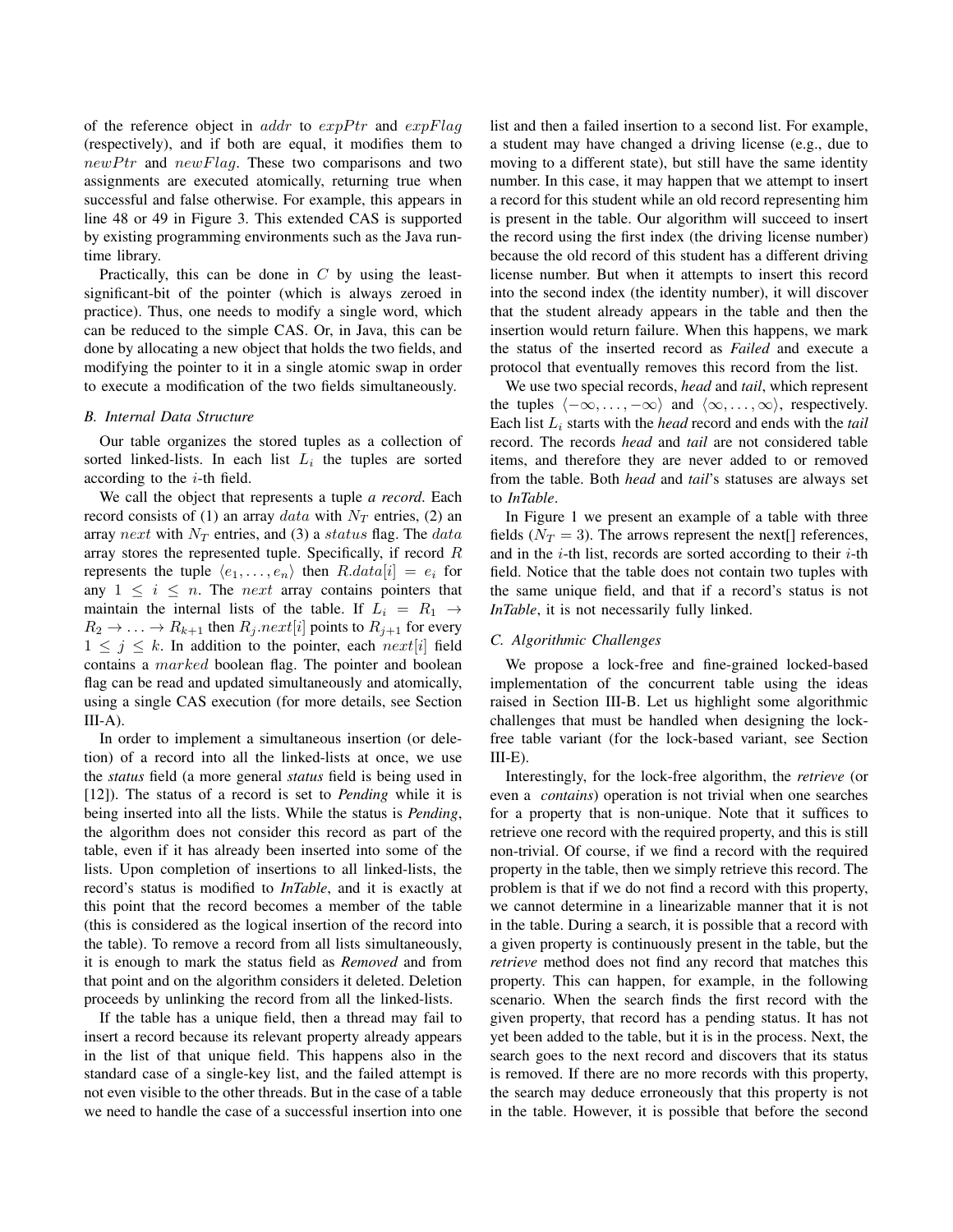

Figure 1. A table with three fields  $(N_T = 3)$ . The first and second fields are non-unique and the third field is unique. Besides the *head* and *tail* sentinels, there are four records with an *InTable* status (i.e. the table contains four tuples)

record was removed, the first record has been completely added to the table. And so a record with this property has been part of the table for the entire execution of the search.

The problem is that the traversal of records with the required property is not atomic. This problem resembles the challenge of obtaining a snapshot of a lock-free data structure (which is challenging) and there exist in the literature various ways to deal with it in a lock-free or even wait-free manner (e.g., [7]). We chose a simple and efficient lock-free solution for this problem. First, we maintain an invariant that a new record with a given property is always added before all existing records with that property. Given this invariant, it is possible to traverse the sublist (of records with the given property) repeatedly until we find two equal views of it. And if these two views do not contain a record that is properly in the table, then we can determine that there is a point in the execution in which no record with this property was present. Whenever we do not obtain the same view, another operation has made progress and so lock-freedom is maintained.

Moving to the proposed fine-grained *lock-based* design, we would like to lock a record (or two) in each list in order to execute an insertion (or a deletion) of a record. A natural locking strategy would be to keep one lock for each record and lock the needed records in a disciplined order one by one starting from the one needed for the first linked-list until the one needed for the last linked-list. Interestingly, this creates a potential deadlock.

To see that, one needs to notice that the order of records in the different linked-lists may differ. So a record  $A$  can precede record  $B$  in the first list, but record  $B$  can precede A in the second list. Therefore, when two insertions are executed concurrently, we can see the following problem. The first thread acquires a lock to record A in order to execute the insertion to the first linked-list, and then the first thread waits to acquire the lock of record  $B$  in order to execute the insert to the second linked list. At the same time, a second thread locks  $B$  in order to insert a different record to the first linked-list and then waits for the lock of record A in order to insert a record to the second linked list, and we get a deadlock.

To avoid such deadlock, we allocate a lock per record per property. Now, we obtain an order on all locks that we can use to maintain discipline in the order of acquiring locks. In this order, locks of a preceding linked-list precede all locks of a subsequent linked-list and locks in between a linked-list are ordered according to the order of their records in that list. Using this ordering, a thread that waits for a lock in the second linked-list is independent of other threads acquiring locks in the first linked-list or in any other linked-list, and dead-lock is prevented.

#### *D. The Lock-Free Table*

In this section we describe the lock-free table design. While all operations present interesting algorithmic challenges, one unexpected challenge was to obtain linearizability for *retrieve* (at the end of this section). We say that a record is logically in the table if it is physically in all internal linked-lists and its status is *InTable* (for the formal definition, see Definition 1 in Section III-F). This means that the successful insertion of a new record into the table includes adding it to all lists and then changing its status from *Pending* to *InTable*. The removal of a record includes changing its status (does not necessarily include its physical removal from the lists) from *InTable* to *Removed*.

### *The find method*

Before describing the *add*, *remove* and *retrieve* operations, we are going to describe the *find* auxiliary method to be used by *add* and *remove* (shown in Figure 2). The *find* method receives a value val and a field number i and returns two records, pred and curr, such that (1) pred.data  $|i| < val$ , (2) curr.data[i]  $\geq$  val and (3) curr is pred's successor in  $L_i$ .

The method starts its traversal from *head*. The pred and  $curr$  references are advanced throughout  $L_i$ , until the relevant two records are found and returned (line 14).

In addition to finding the described records, the *find* method also helps physically removing records that have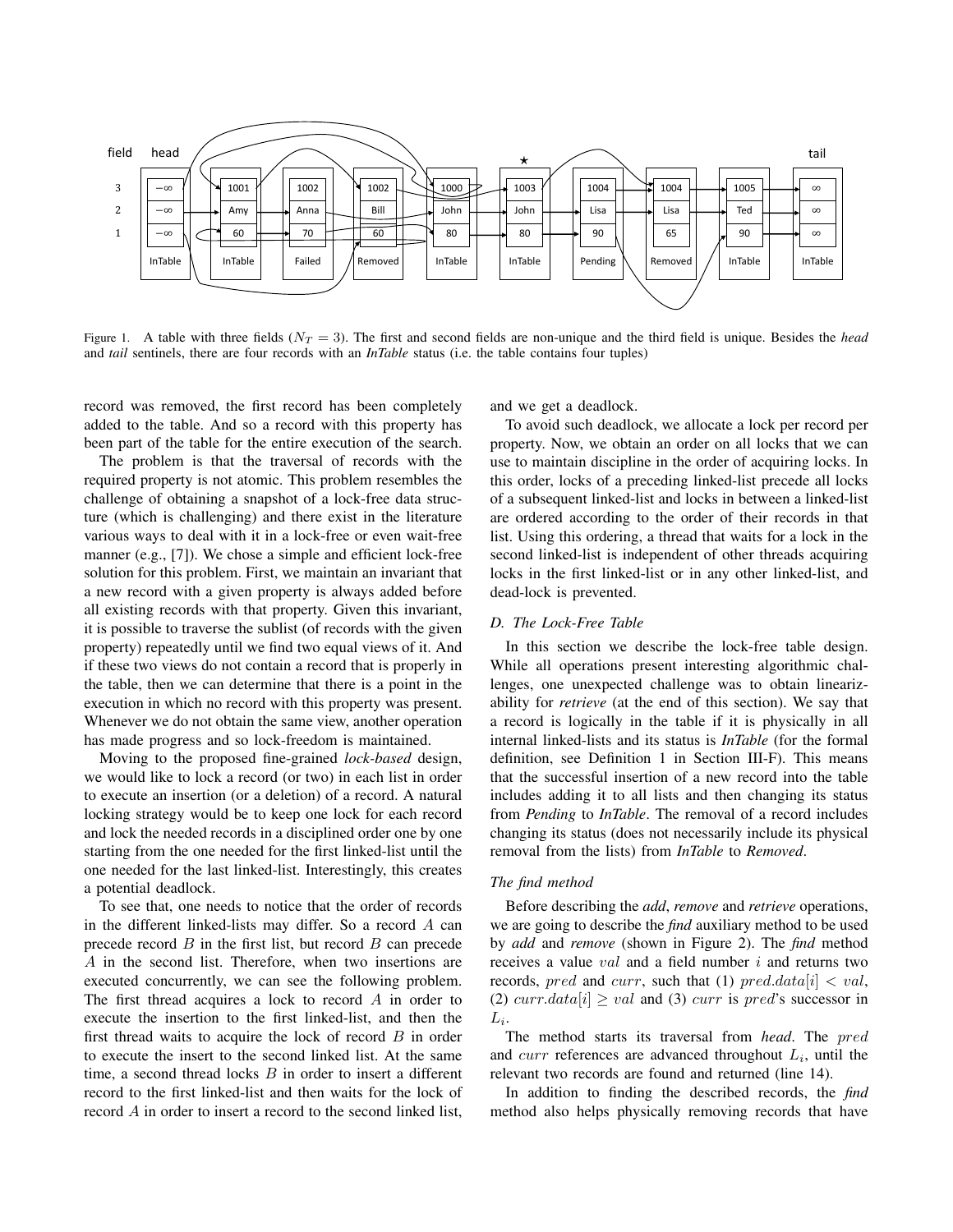|     | 1: find(val, i)                        |                                                                                                             |
|-----|----------------------------------------|-------------------------------------------------------------------------------------------------------------|
| 2:  | retry:                                 | $\triangleright$ Starting a new search                                                                      |
| 3:  | $pred \leftarrow head$                 |                                                                                                             |
| 4:  | $curr \leftarrow pred.next[i]$         |                                                                                                             |
| 5:  | while $(true)$ do                      | $\triangleright$ While desired records not yet found                                                        |
| 6:  | succ, marked $\leftarrow$ curr.next[i] |                                                                                                             |
| 7:  | while (marked) do                      | $\triangleright$ While curr is logically removed                                                            |
| 8:  |                                        | $\sin p \leftarrow \text{CAS}(\text{pred.next}[i], \text{ curr}, \text{ succ}, \text{false}, \text{false})$ |
| 9:  | $if$ $(!snip)$                         | $\triangleright$ If the physical removal failed                                                             |
| 10: | goto retry                             |                                                                                                             |
| 11: | $curr \leftarrow pred.next[i]$         |                                                                                                             |
| 12: | succ, marked $\leftarrow$ curr.next[i] |                                                                                                             |
| 13: | <b>if</b> (curr.data[i] $>$ val)       |                                                                                                             |
| 14: | return pred, curr                      | $\triangleright$ Return the current records                                                                 |
| 15: | $pred \leftarrow curr$                 |                                                                                                             |
| 16: | $curr \leftarrow succ$                 |                                                                                                             |

Figure 2. The lock-free *find* method

been logically removed (see [10]). Records are removed from the table during unsuccessful *add* and successful *remove* executions.

A record R is physically removed from  $L_i$  only after its next[i] pointer is marked. The *find* method is the only one in charge of physical removals, and it executes them in the following way: Each time curr is advanced, the method checks if *curr's next*[i] pointer is marked. If *curr's next*[i] pointer is not marked, the traversal continues. Otherwise, the method attempts to physically remove  $curr$  from  $L<sub>i</sub>$  using a CAS operation (line 8). It does it by setting pred's successor in  $L_i$  to succ. If the execution is successful, then  $pred$ 's successor in  $L_i$  becomes *succ*, meaning *curr* is no longer in L<sup>i</sup> . Otherwise, The traversal starts again from *head*.

## *The add operation*

The *add* operation (shown in Figure 3) receives a tuple  $tup$ , creates a new corresponding record R with the data of tup and a *Pending* status and tries to add R to the table. In order to enable lock-freedom, the adding procedure is divided into smaller steps, allowing other executing threads to help the insertion (if it prevents them from finishing their own insertions). After creating  $R$ , it is added to each list (according to their order) using the *helpAdding* method. When returning from the *helpAdding* method, if the insertion was successful, R's status is either *InTable* or *Removed* (The later is possible if another thread has removed it after its insertion and before this check of its status). In this case, the whole operation is considered successful and it returns *true* (line 27). If the insertion was unsuccessful,  $R$ 's status is set to *Failed*, and all of R's next pointers are marked (lines 21-25), for a physical removal during a later *find* execution.

The *helpAdding* method (line 28) receives a record R and a field number  $1 \leq m \leq N_T$ , and it tries to insert R into  $L_m, L_{m+1}, \ldots, L_{N_T}$ , according to their order. This allows helping to insert a record given that it already has been inserted into the first  $m-1$  lists. After finishing the physical adding procedure (the loop in lines 29-30), the executing

#### 17: add(tup)

| 18:<br>19: | $newRecord \leftarrow makerecord(tup)$<br>$\triangleright$ Creating the new record<br>$\triangleright$ 1 stands for the first list<br>helpAdding(newRecord,1) |  |  |  |
|------------|---------------------------------------------------------------------------------------------------------------------------------------------------------------|--|--|--|
| 20:        | $if$ (newRecord.status == Failed)<br>$\triangleright$ Insertion was unsuccessful                                                                              |  |  |  |
| 21:        | for (i=1 to $N_T$ ) do                                                                                                                                        |  |  |  |
| 22:        | succ, marked $\leftarrow$ new Record.next[i]                                                                                                                  |  |  |  |
| 23:        | while (!marked) do                                                                                                                                            |  |  |  |
| 24:        | CAS(newRecord.next[i], succ, succ, false, true)                                                                                                               |  |  |  |
| 25:        | succ, marked $\leftarrow$ newRecord.next[i]                                                                                                                   |  |  |  |
| 26:        | return false                                                                                                                                                  |  |  |  |
| 27:        | $\triangleright$ Insertion was successful<br>else return true                                                                                                 |  |  |  |
| 28:        | helpAdding(newRecord, m)                                                                                                                                      |  |  |  |
| 29:        | for (i=m to $N_T$ ) do                                                                                                                                        |  |  |  |
| 30:        | helpAddingField(newRecord, i)                                                                                                                                 |  |  |  |
| 31:        | CAS(newRecord.status, Pending, InTable)<br>$\triangleright$ Logical insertion                                                                                 |  |  |  |
| 32:        |                                                                                                                                                               |  |  |  |
|            | helpAddingField(newRecord, i)                                                                                                                                 |  |  |  |
| 33:        | while (new Record.status $==$ Pending) do                                                                                                                     |  |  |  |
| 34:        | $\triangleright$ For a later CAS<br>succ $\leftarrow$ newRecord.next[i]                                                                                       |  |  |  |
| 35:<br>36: | pred, curr $\leftarrow$ find(newRecord.data[i], i)                                                                                                            |  |  |  |
| 37:        | $tmp \leftarrow curr$                                                                                                                                         |  |  |  |
| 38:        | while $(tmp.data[i] == newRecord.data[i])$ do                                                                                                                 |  |  |  |
| 39:        | $if$ (tmp == newRecord)<br>$\triangleright$ The record is already in the list<br>return                                                                       |  |  |  |
| 40:        |                                                                                                                                                               |  |  |  |
|            | $tmp \leftarrow tmp.next[i]$                                                                                                                                  |  |  |  |
| 41:        | if $(Unique(i))$                                                                                                                                              |  |  |  |
| 42:<br>43: | $if$ (curr.data[i] = newRecord.data[i])                                                                                                                       |  |  |  |
| 44:        | $if$ (curr.status == Pending)<br>$helpAdding (curr, i+1)$<br>$\triangleright$ Help adding curr                                                                |  |  |  |
|            |                                                                                                                                                               |  |  |  |
| 45:        | $\triangleright$ Insertion failed<br>$if$ (curr.status == InTable)                                                                                            |  |  |  |
| 46:<br>47: | CAS(newRecord.status, Pending, Failed)                                                                                                                        |  |  |  |
| 48:        | break                                                                                                                                                         |  |  |  |
| 49:        | <b>if</b> (CAS(newRecord.next[i], succ, curr, false, false))<br><b>if</b> (CAS(pred.next[i], curr, newRecord, false, false))                                  |  |  |  |
| 50:        | $\triangleright$ The record was added to the list<br>return                                                                                                   |  |  |  |
|            |                                                                                                                                                               |  |  |  |
|            |                                                                                                                                                               |  |  |  |

Figure 3. The lock-free *add* operation

thread tries to change R's status from *Pending* to *InTable* using a CAS operation (line 31).

The *helpAddingField* method is in charge of the insertion of the new record R into a list  $L_i$ , where i and R are provided as parameters. The method returns immediately when finding out that R's status is not *Pending* anymore, and keeps trying to add it otherwise.

Every insertion trial starts by saving  $R$ 's current successor in  $L_i$  in the local variable succ for a later use (line 34). Next, The *find* method is called in order to locate R in  $L_i$  (line 35). Our next concern is making sure that  $R$  has not been already inserted into  $L_i$ , before trying to physically insert it. In order to make sure that  $R$  has not been already inserted into  $L_i$ , we go over all records R' satisfying  $R'$ . $data[i] = R.data[i]$ that follow *curr* in  $L_i$  (lines 36-40), and stop the current insertion procedure if one of them is  $R$  (line 39).

Now, if i is a unique field number, adding R to  $L_i$  may cause a violation of the uniqueness property. Therefore, before we try to add  $R$  to  $L_i$ , we have to make sure that there does not exist any other record with  $R$ 's *i*-th property, which is logically in the table. If  $curr$ 's *i*-th property is not equal to  $R$ 's *i*-th property (checked in line 42), then we can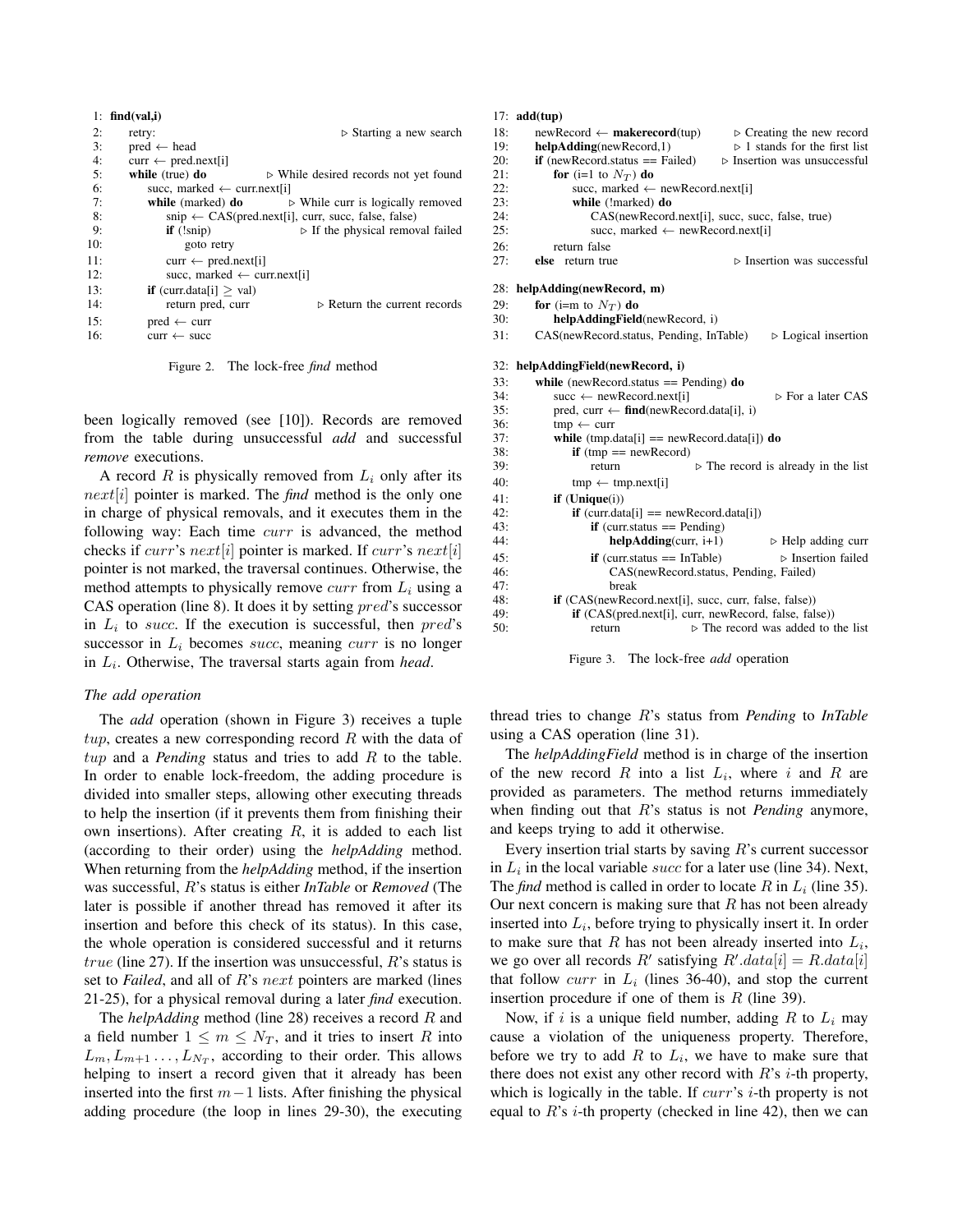continue in the adding procedure. Otherwise, we need to make sure that either *curr* is not logically in the table (and we can continue in our adding procedure) or is logically in the table (and the adding procedure must fail).

If curr's status is *Pending*, then curr has not been fully added to all lists, and we are not yet able to determine whether its insertion procedure is going to succeed or fail. In this case, we help adding *curr* to  $L_{i+1}, \ldots, L_{N_T}$  (line 44), since it is guaranteed that it has already been inserted into  $L_1, \ldots, L_i$ . Now, if  $curr$ 's insertion has been successful, and its status has been set to *InTable*, R's insertion would violate the table's uniqueness property. Therefore, in this case, we set R's status to *Failed*, which notifies all helping threads that its insertion is no longer relevant (line 46). Otherwise, if either curr's insertion has not been successful (its status is *Failed*) or it had been successful but *curr* has already been logically removed thereafter (its status is *Removed*), we can proceed with the adding procedure.

At this stage, regardless of  $i$  being a unique or a nonunique field number, we try to insert R into  $L_i$ . We do it by making curr be its successor (line 48) and make pred be its predecessor (line 49) in  $L_i$ . If both CAS executions are successful then  $R$  is successfully inserted into  $L_i$ . Otherwise, we start a new insertion trial.

#### 51: remove(val, i)

| 52: | pred, victim $\leftarrow$ find(val, i)          | $\triangleright$ We do not need pred              |  |
|-----|-------------------------------------------------|---------------------------------------------------|--|
| 53: | <b>if</b> (victim.data[i] $\neq$ val)           |                                                   |  |
| 54: | return false                                    | $\triangleright$ There is no such item            |  |
| 55: | else if (!CAS(victim.status, InTable, Removed)) |                                                   |  |
| 56: | return false                                    |                                                   |  |
| 57: | for (j=1 to $N_T$ ) do                          |                                                   |  |
| 58: | succ, marked $\leftarrow$ victim.next[j]        |                                                   |  |
| 59: | while (!marked) do                              |                                                   |  |
| 60: | $CAS(victim.next[i], succ, succ, false, true)$  |                                                   |  |
| 61: | succ, marked $\leftarrow$ victim.next[j]        |                                                   |  |
| 62: | return true                                     | $\triangleright$ The record was logically removed |  |

Figure 4. The lock-free *remove* operation

### *The remove operation*

The *remove* operation (shown in Figure 4) receives a value  $val$  and a unique field number  $i$ , and tries to logically remove a record R such that  $R.data[i] = val$ . In line 52, the *remove* operation calls the *find* method in order to determine whether there exists a record  $R$  which is in the table and for which  $R.data[i] = val$ . The potential victim for removal is assigned into the *victim* local variable. If *victim's i*-th property is not val, then it is guaranteed that there is no other relevant record, and the operation fails (line 54). Otherwise, if the attempt to logically remove victim from the table (by setting victim's status to *Removed*) fails, the operation is considered to be a failure, and it returns in line 56.

If the trial to logically remove victim from the table is successful, then the operation is considered successful. Before returning true in line 62, we mark all of the victim's next pointers, for its future physical removals by *find* executions.

#### 63: retrieve(val, i)

```
64: while (true) do
65: tmpSet \leftarrow \emptyset \rightarrow For saving pointers to the relevant records
```

|     |                                                                    | r 1 or became pointers to the referent records    |  |
|-----|--------------------------------------------------------------------|---------------------------------------------------|--|
| 66: | $curr \leftarrow head$                                             | $\triangleright$ First traversal                  |  |
| 67: | while $(curr.data[i] < val)$ do                                    |                                                   |  |
| 68: | $curr \leftarrow curr.next[i]$                                     |                                                   |  |
| 69: | <b>if</b> (curr.data[i] $>$ val)                                   |                                                   |  |
| 70: | return tmpSet                                                      | $\triangleright$ There are no relevant records    |  |
| 71: | first $\leftarrow$ curr                                            | $\triangleright$ Saving the first relevant record |  |
| 72: | while (curr.data[i] == val) do                                     |                                                   |  |
| 73: | status $\leftarrow$ curr.status                                    |                                                   |  |
| 74: | <b>if</b> ((status == InTable) or (status == Pending))             |                                                   |  |
| 75: | $tmpSet \leftarrow tmpSet \cup \{ \langle curr, status \rangle \}$ |                                                   |  |
| 76: | $curr \leftarrow curr.next[i]$                                     |                                                   |  |
| 77: | $curr \leftarrow head$                                             | $\triangleright$ Second traversal                 |  |
| 78: | <b>while</b> (curr.data[i] $\langle$ val) <b>do</b>                |                                                   |  |
| 79: | $curr \leftarrow curr.next[i]$                                     |                                                   |  |
| 80: | <b>if</b> (first $==$ curr)                                        | $\triangleright$ No new records were added        |  |
| 81: | tuples $\leftarrow \emptyset$                                      | $\triangleright$ For returning the tuples         |  |
| 82: | valid $\leftarrow$ true                                            |                                                   |  |
| 83: | for $(\langle R, \text{ status} \rangle)$ in tmpSet) do            |                                                   |  |
| 84: | <b>if</b> $(R$ . status == status)                                 |                                                   |  |
| 85: | $if$ (status == InTable)                                           |                                                   |  |
| 86: | tuples $\leftarrow$ tuples $\cup$ {R.data}                         |                                                   |  |
| 87: | else                                                               |                                                   |  |
| 88: | valid $\leftarrow$ false                                           |                                                   |  |
| 89: | break                                                              |                                                   |  |
| 90: | <b>if</b> (valid)                                                  |                                                   |  |
| 91: | return tuples                                                      |                                                   |  |
|     |                                                                    |                                                   |  |

Figure 5. The lock-free *retrieve* operation

#### *The retrieve operation*

The *retrieve* operation (shown in Figure 5) receives a value  $val$  and a field number  $i$ , and returns the set of all tuples  $\langle e_1, \ldots e_n \rangle$  satisfying  $e_i = val$  (meaning all arrays  $R.data$  for which  $R$  is logically in the table and  $R.data[i] = val$ ).

The operation starts by traversing  $L_i$  to find the first record for which  $data[i] \geq val$ . If there does not exist a record with *val* as its *i*-th property, meaning the first record found satisfies  $curr.data[i] > val$ , then the set returned is empty (line 70). If a relevant record is found during this traversal, a pointer to the first relevant record is saved in the local variable  $first$  (line 71). After saving it, pointers to all of the following relevant records are also saved, together with their statuses (lines 72-76), in the tmpSet set. Relevant records are records R such that  $R.data[i] = val$  and whose status is either *Pending* or *InTable*.

After all the relevant seen records are saved, the operation starts a second traversal (line 77) and checks whether the first record R satisfying  $R.data[i] = val$  is the same one as in the first traversal (line 80), saved in the  $first$  local variable. If it is not, then the whole procedure starts again (from line 64). Otherwise, due to the fact that a new record with a given property is always added before all existing records with that property (as mentioned in Section III-C), it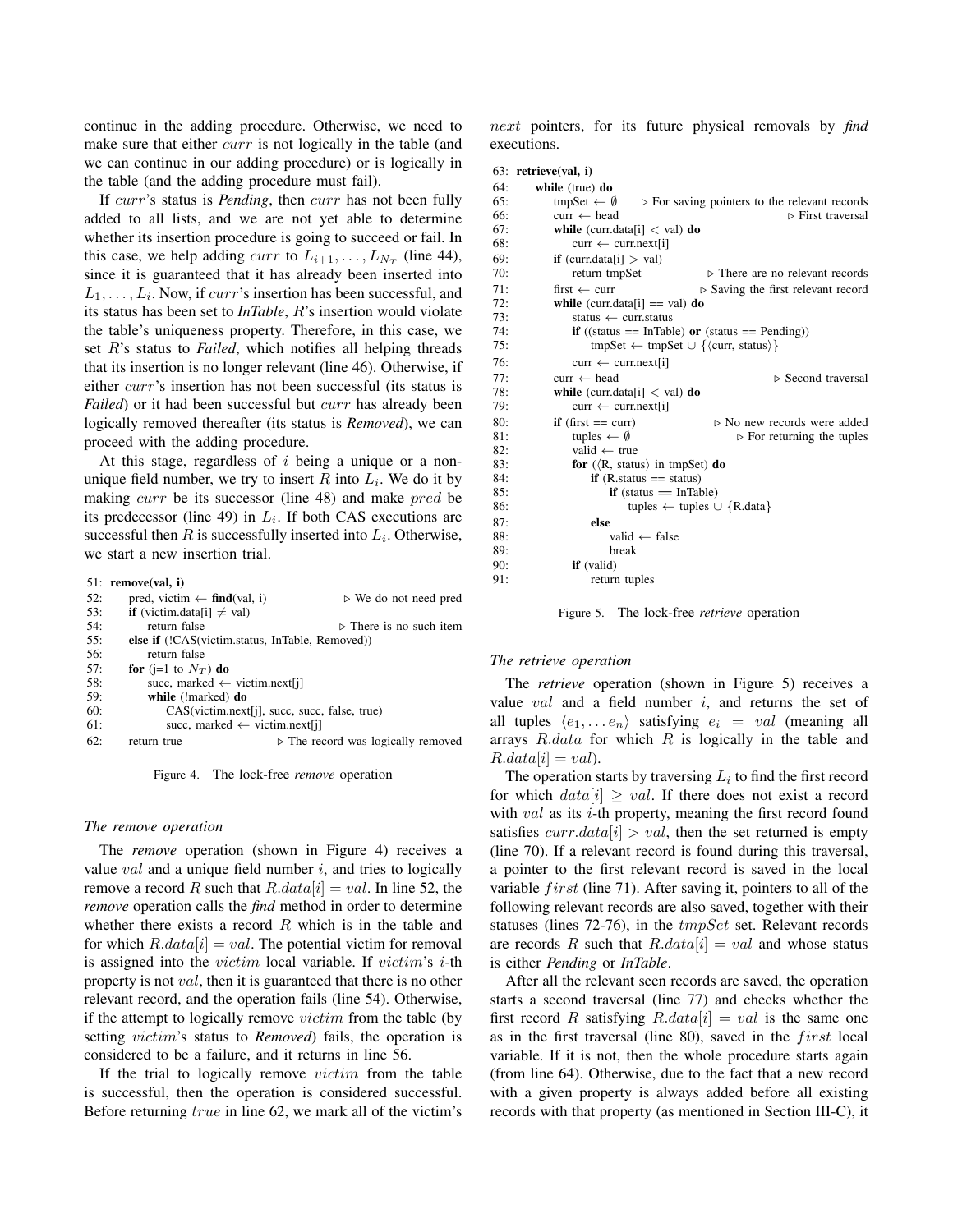is guaranteed that the snapshot saved in  $tmpSet$  is a correct snapshot of all records in the table that have  $val$  in their  $i$ -th field (for more details, see Section III-F), and this snapshot can be linearized when the second traversal starts.

After making sure that there are no new relevant records in  $L_i$ , the operation goes over the saved pairs of records and statuses  $\langle R, status \rangle$ , and checks whether R.status is still status (lines 83-89). If all pairs satisfy this condition, all the relevant tuples (represented by saved records with an *InTable* status) are added to the *tuples* set (line 86), and returned as output (line 91).

## *E. The Lock-Based Table*

Moving to the proposed fine-grained *lock-based* design, we use the same overall strategy of maintaining a collection of linked-lists to provide the multiple indexing, but we use lists with fine-grained locking. We relegate the detailed description and proof of the lock-based table variant to [8].

## *F. Correctness*

The full correctness proof of both table variants appears in [8]. It includes a linearizability proof for both variants, a proof that the lock-free table variant (presented in Section III-D) is indeed lock-free, and a proof that the lock-based variant (presented in detail in [8]) is dead-lock free. Here, we are going to provide a short summary of the lock-free variant's correctness proof.

### *Basic definitions*

Let  $T$  be a table with  $N_T$  fields, implemented using the lock-free implementation described in Section III-D. Before showing that our implementation is linearizable and lockfree, we need to show that throughout any parallel execution of  $T$ 's operations,  $T$  behaves according to its sequential specification (as described in Section II-B). Meaning, for every completed table operation, it returns the result it would return if the operations were executed one by one, in the order of their linearization points.

Given a record  $R$ , we would like to be able to define the exact terms that determine whether  $R$  is considered as a member of  $T$ . In Section III-D, we referred to it as being logically in T. We start by presenting Definition 1, which is a formal definition of being logically in the table.

Given two records,  $R_1$  and  $R_2$ , we say that  $R_1$  is an *i*-predecessor of  $R_2$  (or that  $R_2$  is the *i*-successor of  $R_1$ ) if  $R_1.next[i]$  points to  $R_2$ . In addition, we say that  $R_1$  *i*precedes  $R_2$  (or that  $R_2$  *i*-follows  $R_1$ ), if there exist records  $R_{i_0}, \ldots, R_{i_k}$  such that  $R_{i_0} = R_1$ ,  $R_{i_k} = R_2$  and for every  $0 \lt j \leq k$ ,  $R_{i_j}$  is the *i*-successor of  $R_{i_{j-1}}$ . Using the concept of  $i$ -following, we can now define the  $i$ -reachability term. We say that a record R is *i*-reachable if R *i*-follows *head*. Now, we can define formally what being logically in T means:

*Definition 1:* Given a record  $R$ , we say that  $R$  is logically in T if its status is *InTable* and for every  $1 \le i \le N_T$ , R is i-reachable.

Our basic assumption is that no thread ever tries to add or remove a tuple with either an  $\infty$  or  $-\infty$  field (notice that we do not have to rely on this assumption, since it can be checked during the execution of the *add* and *remove* operations, respectively). Meaning, no thread ever tries to add or remove *head* or *tail* from T. Given this assumption, it suffices to show that the following invariants always hold:

- 1) For every  $1 \le i \le N_T$ , *head* and *tail* are *i*-reachable.
- 2) A record R is logically in T if its status is *InTable*.
- 3) For every  $1 \le i \le N_T$  and two records  $R_1$  and  $R_2$ , if  $R_2$  *i*-follows  $R_1$  then  $R_1.data[i] \leq R_2.data[i]$ .
- 4) For every unique field number  $1 \le i \le N_T$  and two records  $R_1$  and  $R_2$ , if  $R_2$  *i*-follows  $R_1$  and both are logically in T, then  $R_1.data[i] < R_2.data[i]$ .

We prove that the above invariants always hold in [8]. Our proof relies on some basic observations (which are also proven in [8]): (1) A record's  $next[i]$  pointer is marked only if the record's status is either *Removed* or *Failed*, (2) A marked pointer cannot become unmarked, (3) A record can only be physically removed from a certain list  $L_i$  when executing line 8 of the *find* method, and only if its  $next[i]$ pointer is marked, and (4) A record's status can only change from being *Pending* to being *InTable* or *Failed* and from being *InTable* to being *Removed*.

Notice that invariant 2 guarantees that a record's status can be *InTable* only if it is *i*-reachable for every  $1 \le i \le$  $N_T$ . This means that (as stated in Section III-D), changing a record's status from *Pending* to *InTable* is indeed its logical insertion into T, and changing a record's status from *InTable* to *Removed* is indeed its logical removal from T. This means that records which are not logically in  $T$  are not treated as T's members, even if they are *i*-reachable for some  $1 \le i \le$  $N_T$ .

## *Linearizability*

The table implementation described in Section III-D is linearizable. Therefore, for every parallel execution (we give a detailed definition of an execution in [8]) of the table's operations, one can assign a linearization point to each completed operation and some of the uncompleted operations so that the linearization point of each operation occurs after the operation starts and before it ends, and the results of these operations are the same as if they had been performed sequentially, in the order of their linearization points (see [4]).

We shall define linearization points for each of the completed *add*, *remove* and *retrieve* operations, and some of the uncompleted ones. In addition, it will be convenient to define linearization points for calls to the *find* method, terminated during that execution. The first goal is to show that at any time, the set of tuples represented by records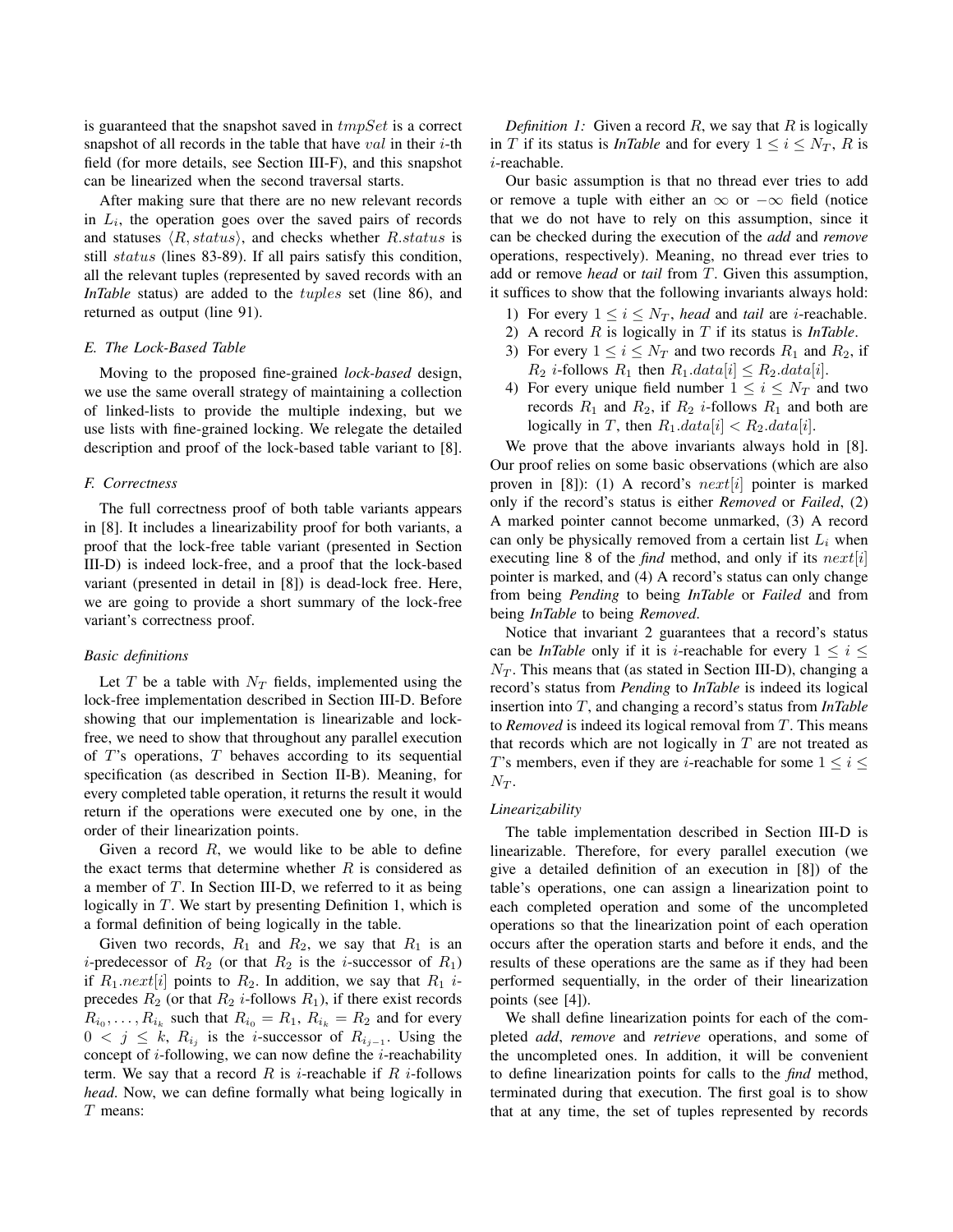which are currently logically in the table is exactly the set of tuples for which there exists an already linearized *add* call inserting them into the table, and there does not exist an already linearized *remove* call removing them from the table. The second goal is to show that the output of each operation matches the table's content. For instance, that a *remove* call with an input  $(val, i)$  will return false if and only if at its linearization point, there does not exist a record R which is logically in T, and for which  $R.data[i] = val$ .

*The* find *method:* First, we define linearization points for the *find* method. We wish to choose a linearization point for the *find*(*val*, *i*) so that the two records *pred* and curr, returned as output, satisfy (1) pred.data[i]  $\langle val \leq$  $curr.data[i], (2) pred and curr are both i-reachable at the$ linearization point, and  $(3)$  curr is pred's *i*-successor at the linearization point. Notice that by the time the method returns, pred and curr may no longer satisfy those conditions. In [8] we prove that such a linearization point always exists (it may differ between different executions).

*The* add *operation:* Assume an *add*(tup) execution that has terminated, and for which newRecord is the record created in line 18. If the execution is successful, we define its linearization point as the execution of line 31, in which newRecord's status becomes *InTable*. As explained above, it is guaranteed that there exists such point during the execution, and newRecord is indeed logically in the table at this point. If the execution is unsuccessful, then the operation's linearization point is set to be the read of curr's status in line 45 (executed by the adding thread or by another helping thread). At this point, there exists a record R, which is logically in the table, and for which  $R.data[i] = newRecord.data[i]$  for some unique field number *i*. Inserting *newRecord* into the table at this point would break the uniqueness property of our table and thus, returning false is valid in this case.

*The* remove *operation:* Consider a *remove*(val, i) execution that has terminated. If the execution is successful (returning true in line 62), then the executing thread must have executed a successful logical removal of the table record *victim* in line 55 (notice that *victim.data*[i] = *val*). This logical removal is considered as the operation's linearization point in this case.

If the execution is unsuccessful, there are two different scenarios. If  $victim.data[i] \neq val$  (causing the return in line 54), at the linearization point of the *find* method, invoked in line 52, there does not exist a record  $R$ , which is logically in the table and for which  $R.data[i] = val$ . In this case, this point is considered as the *remove* linearization point as well. Otherwise,  $victim.data[i] = val$  the operation returns in line 56. At the linearization point of the *find* method, invoked in line 52, *victim* is *i*-reachable. If *victim's* status at this point is *InTable*, then since the CAS operation in line 55 fails, some other thread has meanwhile logically removed  $victim$  from the table. Since  $i$  must be a unique field, right after that logical removal there does not exist any record  $R$  which is logically in the table and for which  $R.data[i] = val.$  That logical removal (by another thread) is considered as the operation's linearization in this case. The only remaining scenario is the one in which *victim's* status is not *InTable* at the *find* linearization point. The choice of linearization point in this case is delicate, and is fully described in [8].

*The* retrieve *operation:* For each *retrieve*(val, i) execution that has terminated, we want to set a linearization point for which the set of tuples returned by the operation is the set of all tuples  $t = \langle e_1, \dots, e_{N_T} \rangle$  which are logically in the table and satisfy  $t.e_i = val$ . In other words, the set of tuples returned by the operation is the set of all data arrays for which  $data[i] = val$  and there exists a record R such that  $R$  is logically in the table at the linearization point, and  $R.data = data$ . The operation's linearization point is either set to be the last update of the last  $next[i]$  pointer read during the loop in lines 67-68, or to the last execution of line 68 (if this update occurs before the operation's invocation).

When the operation returns an empty set in line 70, there does not exist any record satisfying the above condition at the linearization point. Therefore, the returned set is empty. The case of returning a non-empty set (in line 91) is more complicated. First, it is guaranteed that the record saved in the  $first$  local variable (in line 71) is the first record in  $L_i$  whose *i*-th property is *val*. Given that, we still need to show that the returned set of tuples indeed represents the exact set of records which are logically in the table at this point (notice that the condition checked in line 72 guarantees that  $e_i = val$  for all of the returned tuples).

Using our observation regarding the status changes during the execution, the condition checked in lines 84-85 guarantees that all returned tuples represent records with an *InTable* status at the chosen linearization point. Meaning, the returned set of tuples indeed represents only records which are logically in the table at this point. It still remains to show that no relevant records are skipped.

Assume by contradiction that a relevant record, which is logically in the table at the linearization point, is skipped. As mentioned in Section III-D, after the traversal in lines 67- 68, new records R satisfying  $R.data[i] = val$  can only be inserted into  $L_i$  before the record saved inside the first local variable. Since this record is the first such record at the linearization point, all relevant records were in  $L_i$ while executing lines 72-76. Moreover, due to our status changes observation, their statuses must have been either *Pending* or *InTable* during this loop. Therefore, the skipped relevant record must have been saved in tmpSet, together with its status, in line 75. The condition checked in line 84 guarantees that the status of this skipped record at this point is equal to its status when it is read in line 73. By our assumption, the record is skipped, meaning, its status is *Pending*, at this point and the linearization point as well -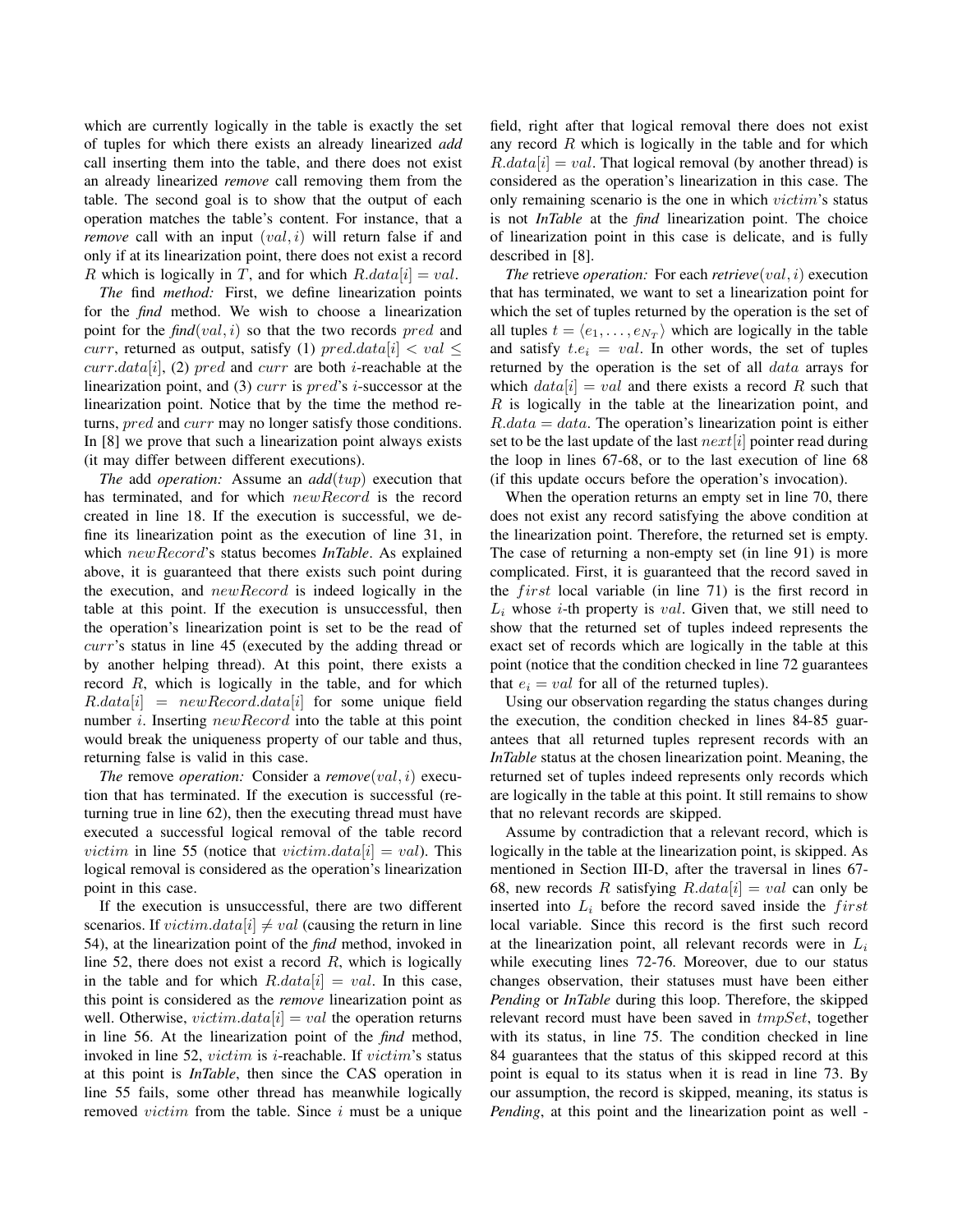a contradiction. Therefore, the returned set of tuples indeed represents the exact set of records which are logically in the table at the linearization point.

After assigning a linearization point to each completed table, we end our linearization proof with the following theorem:

*Theorem 1:* The implementation given in Figure 2, 3, 4 and 5 is a linearizable implementation of a table.

#### *Progress*

Let us sketch the proof that the table implementation presented in Section III-D is lock-free. Suppose in way of contradiction that this is not the case. Therefore, there is some execution for which no executing operation terminates after a certain point, and no new operation is invoked as well (this assumption is fine since a finite set of executing threads). We then show that there must be a finite number of status changes, pointer markings, and physical insertions and removals during that execution (anything different would derive a contradiction). Therefore, there exists a point for which the table becomes stable. Notice that any list traversal should terminate after this point.

When the list is stable, every *retrieve* execution must terminate (since this operation's termination depends only on the table's stability). Moreover, since there are no more pointer markings and physical removals from the lists, every *find* and *remove* executions must terminate. It still remains to show that the process of adding a new record into the table must also terminate after this point. For the detailed proof, see [8]. We conclude with the following theorem:

*Theorem 2:* The implementation given in Figure 2, 3, 4 and 5 is a lock-free implementation of a table.

## *G. Adding a Fast Skip-List Indexing*

We improve access to the table by using a skip-list index [13]. In the above sections, each table operation traverses at least one linked-list until reaching the desired record. Such linked-list traversals may yield poor performance. Moreover, in the lock-free version, traversals might restart due to unsuccessful physical removals of marked records. To improve performance, we employ an index mechanism which enables getting to a record's predecessor in a list faster (without traversing from the head of the list). For example, in an execution of *retrieve(*1005, 3*)* with the table of Figure 1, instead of starting from the *head* record, our index can be used to start traversing from the record which represents  $\langle 80, \text{John}, 1003 \rangle$  (marked with  $\star$ ).

For each list  $L_i$  we use a linearizable skip-list  $S_i$  that serves as an index to the records in  $L_i$ .  $S_i$  represents a sequence of record pointers that are sorted by their  $i$ -th field.  $S_i$  supports operations *insert(R)* and *remove(R)* which are used to insert and remove record pointers; their implementation ensure that each pointer may appear at most once in  $S_i$  (i.e.,  $S_i$  is a set). It also supports operation *getPrev(v)* 

that returns the latest record pointer  $R$  in  $S_i$  that satisfies  $R.data[i] < v$ . As noted in [13], such  $S_i$  can be realized by a standard linearizable skip list; in our work it is implemented as simple wrapper of Java's *ConcurrentSkipListSet*.

## *Using the index*

In operations  $find(v, i)$  and  $retrieve(v, i)$ , instead of starting the traversal from *head* we start from the record R returned by  $S_i$ *getPrev* $(v)$ . As described below, the content of  $S_i$  does not necessarily represent the exact content of the table. In particular, the returned record  $R$  may have already been removed from the table. In such a case we invoke  $S_i.getPrev(R.data[i])$  and continue in the same manner until *getPrev* returns a valid record (i.e., R.*status* = *InTable*). This process will necessarily stop after a finite number of steps, since *head* cannot be removed from  $S_i$ .

## *Updating the index*

Each  $S_i$  is updated in a way that attempts to (but does not always) ensure that  $S_i$  points to the valid records in the table. When the table is created, *head* is added to all  $S_i$  indexes. After completing a successful insertion (or deletion) of a R into (or from) the table, we add (or remove) R to all  $S_i$ indexes. Thus,  $S_i$  may point to a record that has already been deleted from the table. Furthermore, a removal of record R from the table can be fully executed before  $R$  is added to all indexes - in such a case,  $S_i$ *remove*( $R$ ) might be executed before  $S_i$ *add* $(R)$ , resulting in leaving R in  $S_i$  forever (even though it is not in the table anymore). To prevent such cases, after adding  $R$  to the indexes we check the status of  $R$ . If its status is not *InTable* then we explicitly remove R from all the indexes.

#### IV. MEASUREMENTS

We compared the performance of our lock-free and lockbased table against each other, and against a global lockbased table and an STM table. All implementations use the skip-list optimization of Section III-G.

Each experiment consists of 10 trials. A trial is a run in which each thread executes randomly chosen operations drawn from the workload distribution, on a table consisting of two unique fields and three non-unique fields. We ran four experiments.

In the first three experiments (presented in the first row of Figure 6), we used a workload distribution with  $50\%$ *retrieve*, 25% *add* and 25% *remove* operations. In the last three experiments, we used a workload distribution with 90% *retrieve*, 5% *add* and 5% *remove* operations.

For each workload distribution, we ran the same three tests, which differed in the key range size. In the first experiment, unique fields were selected uniformly at random from the range [0,255], in the second one, from the range  $[0,10^4 - 1]$ , and in the third one, from the range  $[0,10^6 - 1]$ . For creating repetitions in the non-unique fields (which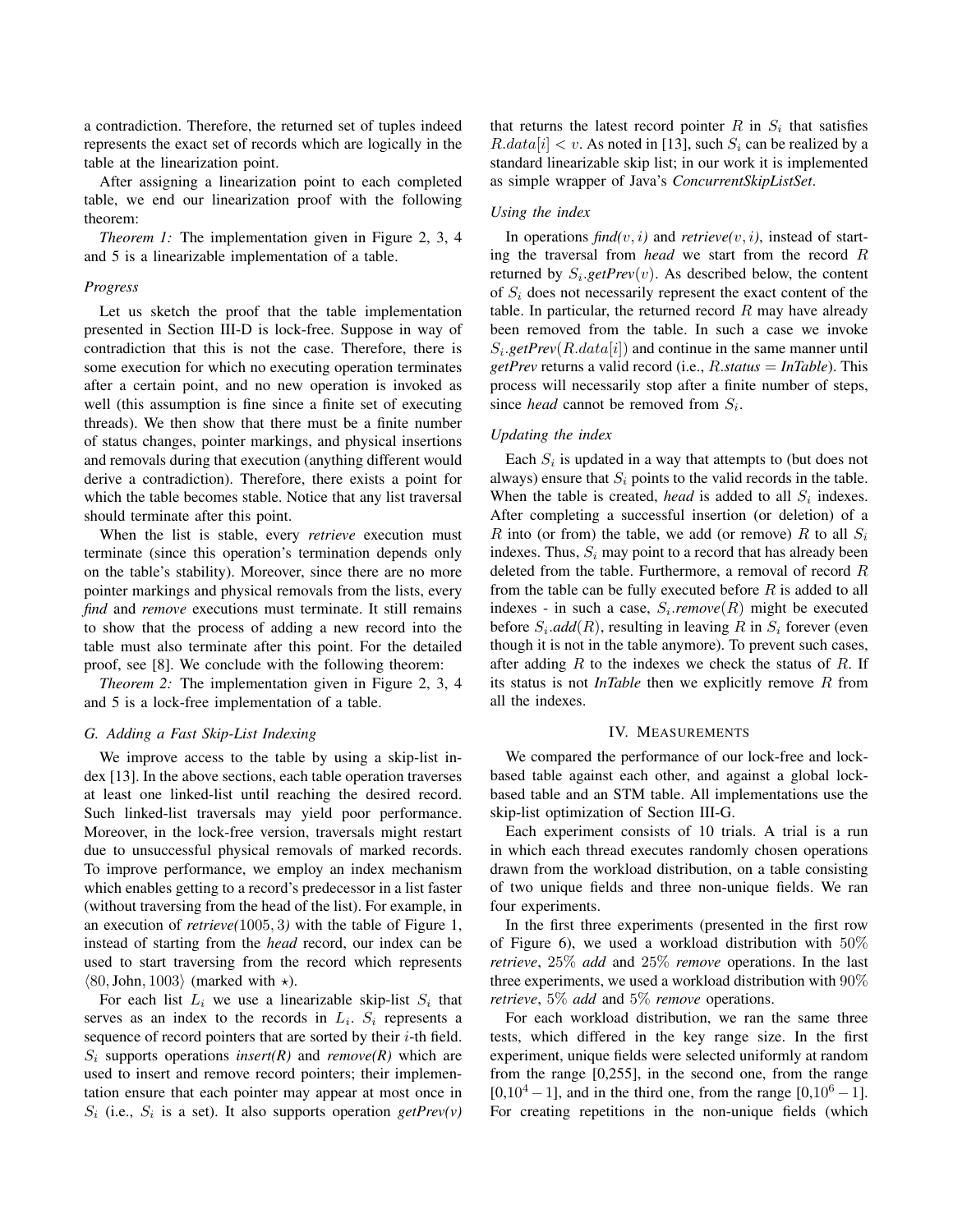

Figure 6. Throughput graphs. The x-axis is the number of threads. The y-axis is the throughput (operations per millisecond).

yields a realistic table content), they were selected uniformly at random from the range [0,63] for the first experiment, from the range  $[0,25\cdot10^2-1]$  for the second experiment, and from the range  $[0,25 \cdot 10^4 - 1]$  for the third experiment. The table was initiated with 128 records in the first experiment, with  $5 \cdot 10^3$  records in the second experiment, and with  $5 \cdot 10^5$  records in the third experiment. The graphs present the average throughput (operations executed per millisecond) over all trials.

We ran our experiments on a machine with 2 Intel Xeon E5-2686 v4 processors, each with 16 cores. Each core has 2 hardware threads (hyper-threading is enabled). All implementations are in Java. We used Java's *AtomicMarkableReference* for the lock-free version and Java's ConcurrentSkipListSet (e.g. [14]) for the skip-list optimization. For our STM table, we adopt the TL2 [15] implementation from Synchrobench [16].

As shown in Figure 6, for a small range of fields (when contention is high), our lock-free table is far-superior to the other versions and scales well. For large fields ranges, our lock-free and lock-based versions present a similar performance, and are far superior to the other two alternatives.

## V. RELATED WORK

Many sophisticated concurrent data structures (see [11], [17]–[21]) have been developed and used in modern software systems. The *concurrent Map* is a notable data structure which is widely used in real life concurrent programs [3]. In this work, we extend the Map's capabilities by adding support for efficient thread-safe multiple indexes. We hope that our new data structure will practically extend the Map's usability in concurrent software; especially in programs where the same information is indexed and accessed via several different properties (see [22], [23]).

Many (relational) database systems have built-in support for multiple primary and secondary indexes [1], [24]. Typically, database indexes can be correctly used in the presence of concurrency (e.g., by using transactions [24]). Our table data structure can be seen as an in-memory representation of the well-known database table. Our data structure is much more restricted than a standard database table (e.g., it does not support common database operations like *join* [1] and *snapshot* [6], and is not required to access hard disks). However, its restricted functionality enables creating efficient inmemory implementations which are optimized for modern multi-core machines.

Recently, several multi-index implementations were developed for NOSQL datastores (e.g., see [2], [25]–[29]). However, these implementations have been designed to work on several distributed machines, and are based on complex and expensive mechanisms for handling persistency and inter-machine synchronization. These multi-index implementations utilize a simple in-memory concurrency control which resembles global lock synchronization, and it is not clear how to convert them into effective in-memory data structures that can be used by multi-threaded applications.

A table with multi-index support can be simply realized via general-purpose software transactions [13], [16]. However, in contrast to our specialized table implementations, general transactions provide limited performance due to their high runtime overhead [16], [30], and their excessive thread contention [13].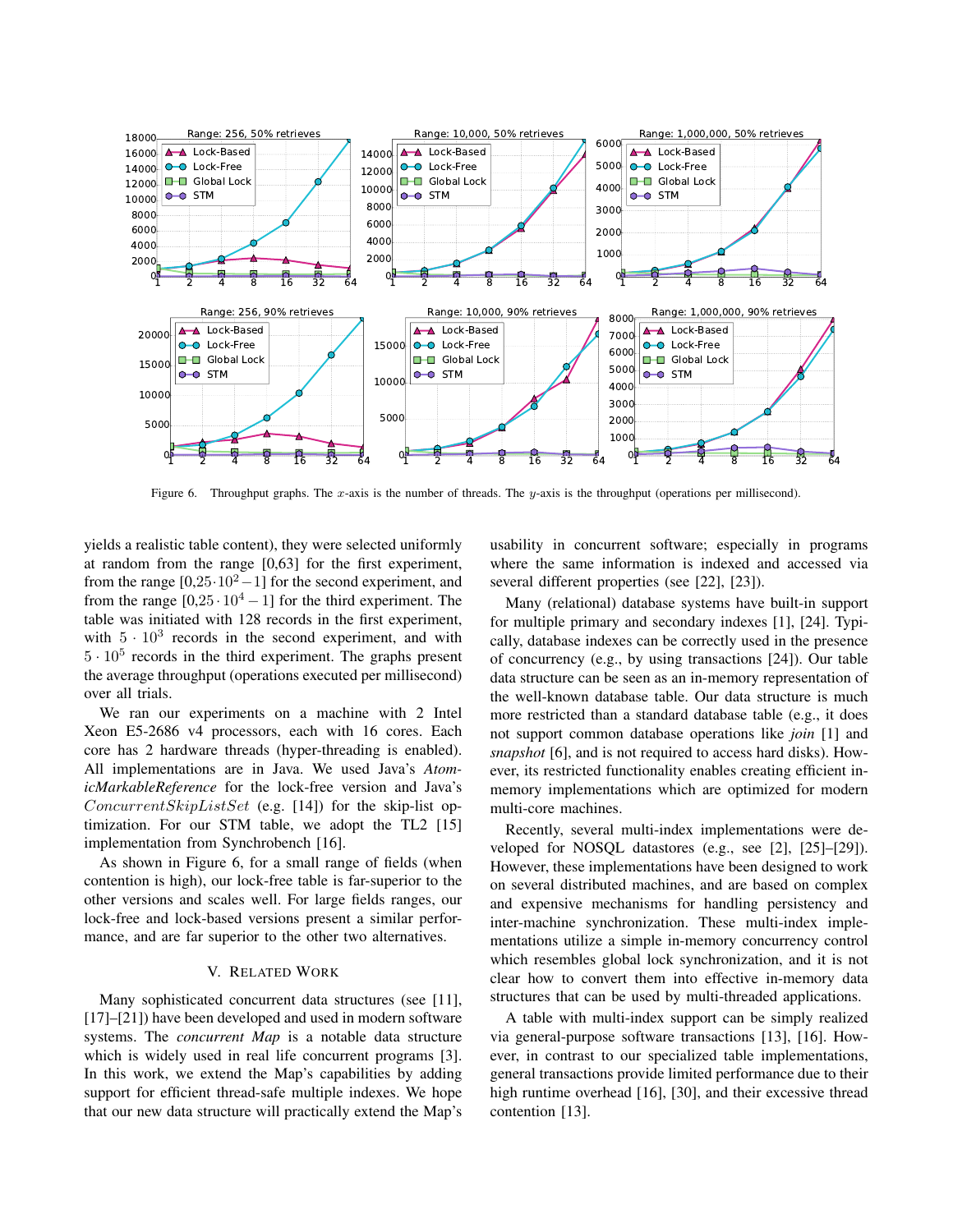#### **REFERENCES**

- [1] R. Ramakrishnan and J. Gehrke, *Database management systems (3. ed.)*. McGraw-Hill, 2003.
- [2] A. Tai, M. Wei, M. J. Freedman, I. Abraham, and D. Malkhi, "Replex: A scalable, highly available multi-index data store," in *2016 USENIX Annual Technical Conference, USENIX ATC 2016, Denver, CO, USA, June 22-24, 2016.*, A. Gulati and H. Weatherspoon, Eds. USENIX Association, 2016, pp. 337–350. [Online]. Available: https://www.usenix.org/ conference/atc16/technical-sessions/presentation/tai
- [3] O. Shacham, *Verifying atomicity of composed concurrent operations*. University of Tel-Aviv, 2012.
- [4] M. Herlihy and J. M. Wing, "Linearizability: A correctness condition for concurrent objects," *ACM Trans. Program. Lang. Syst.*, vol. 12, no. 3, pp. 463–492, 1990. [Online]. Available: http://doi.acm.org/10.1145/78969.78972
- [5] J. Vu, "The art of multiprocessor programming by maurice herlihy and nir shavit," *ACM SIGSOFT Software Engineering Notes*, vol. 36, no. 5, pp. 52–53, 2011. [Online]. Available: http://doi.acm.org/10.1145/2020976.2021006
- [6] G. Golan-Gueta, E. Bortnikov, E. Hillel, and I. Keidar, "Scaling concurrent log-structured data stores," in *Proceedings of the Tenth European Conference on Computer Systems, EuroSys 2015, Bordeaux, France, April 21-* 24, 2015, L. Réveillère, T. Harris, and M. Herlihy, Eds. ACM, 2015, pp. 32:1–32:14. [Online]. Available: http://doi.acm.org/10.1145/2741948.2741973
- [7] E. Petrank and S. Timnat, "Lock-free data-structure iterators," in *Distributed Computing - 27th International Symposium, DISC 2013, Jerusalem, Israel, October 14-18, 2013. Proceedings*, ser. Lecture Notes in Computer Science, Y. Afek, Ed., vol. 8205. Springer, 2013, pp. 224–238. [Online]. Available: https://doi.org/10.1007/978-3-642-41527-2 16
- [8] "A scalable linearizable multi-index table." [Online]. Available: http://www.cs.technion.ac.il/∼erez/Papers/table.pdf
- [9] T. L. Harris, K. Fraser, and I. A. Pratt, "A practical multi-word compare-and-swap operation," in *Distributed Computing, 16th International Conference, DISC 2002, Toulouse, France, October 28-30, 2002 Proceedings*, ser. Lecture Notes in Computer Science, D. Malkhi, Ed., vol. 2508. Springer, 2002, pp. 265–279. [Online]. Available: https://doi.org/10.1007/3-540-36108-1\_18
- [10] T. L. Harris, "A pragmatic implementation of non-blocking linked-lists," in *Distributed Computing, 15th International Conference, DISC 2001, Lisbon, Portugal, October 3-5, 2001, Proceedings*, ser. Lecture Notes in Computer Science, J. L. Welch, Ed., vol. 2180. Springer, 2001, pp. 300–314. [Online]. Available: https://doi.org/10.1007/3-540-45414-4 21
- [11] S. Timnat, A. Braginsky, A. Kogan, and E. Petrank, "Wait-free linked-lists," in *Principles of Distributed Systems, 16th International Conference, OPODIS 2012, Rome, Italy, December 18-20, 2012. Proceedings*, ser. Lecture Notes in Computer Science, R. Baldoni, P. Flocchini,

and B. Ravindran, Eds., vol. 7702. Springer, 2012, pp. 330–344. [Online]. Available: https://doi.org/10.1007/ 978-3-642-35476-2 23

- [12] K. Fraser and T. L. Harris, "Concurrent programming without locks," *ACM Trans. Comput. Syst.*, vol. 25, no. 2, p. 5, 2007. [Online]. Available: http://doi.acm.org/10.1145/ 1233307.1233309
- [13] A. Spiegelman, G. Golan-Gueta, and I. Keidar, "Transactional data structure libraries," in *Proceedings of the 37th ACM SIGPLAN Conference on Programming Language Design and Implementation, PLDI 2016, Santa Barbara, CA, USA, June 13-17, 2016*, C. Krintz and E. Berger, Eds. ACM, 2016, pp. 682–696. [Online]. Available: http://doi.acm.org/10.1145/2908080.2908112
- [14] "Java language home page," http://java.sun.com/. [Online]. Available: http://java.sun.com/
- [15] D. Dice, O. Shalev, and N. Shavit, "Transactional locking II," in *Distributed Computing, 20th International Symposium, DISC 2006, Stockholm, Sweden, September 18-20, 2006, Proceedings*, ser. Lecture Notes in Computer Science, S. Dolev, Ed., vol. 4167. Springer, 2006, pp. 194–208. [Online]. Available: https://doi.org/10.1007/11864219 14
- [16] V. Gramoli, "More than you ever wanted to know about synchronization: synchrobench, measuring the impact of the synchronization on concurrent algorithms," in *ACM SIGPLAN Notices*, vol. 50, no. 8. ACM, 2015, pp. 1–10.
- [17] A. Braginsky, N. Cohen, and E. Petrank, "CBPQ: high performance lock-free priority queue," in *Euro-Par 2016: Parallel Processing - 22nd International Conference on Parallel and Distributed Computing, Grenoble, France, August 24-26, 2016, Proceedings*, ser. Lecture Notes in Computer Science, P. Dutot and D. Trystram, Eds., vol. 9833. Springer, 2016, pp. 460–474. [Online]. Available: https://doi.org/10.1007/978-3-319-43659-3 34
- [18] A. Braginsky and E. Petrank, "A lock-free b+tree," in *24th ACM Symposium on Parallelism in Algorithms and Architectures, SPAA '12, Pittsburgh, PA, USA, June 25-27, 2012*, G. E. Blelloch and M. Herlihy, Eds. ACM, 2012, pp. 58–67. [Online]. Available: http://doi.acm.org/10.1145/ 2312005.2312016
- [19] F. Ellen, P. Fatourou, E. Ruppert, and F. van Breugel, "Non-blocking binary search trees," in *Proceedings of the 29th Annual ACM Symposium on Principles of Distributed Computing, PODC 2010, Zurich, Switzerland, July 25-28, 2010*, A. W. Richa and R. Guerraoui, Eds. ACM, 2010, pp. 131–140. [Online]. Available: http://doi.acm.org/10.1145/1835698.1835736
- [20] A. Kogan and E. Petrank, "Wait-free queues with multiple enqueuers and dequeuers," in *Proceedings of the 16th ACM SIGPLAN Symposium on Principles and Practice of Parallel Programming, PPOPP 2011, San Antonio, TX, USA, February 12-16, 2011*, C. Cascaval and P. Yew, Eds. ACM, 2011, pp. 223–234. [Online]. Available: http://doi.acm.org/10.1145/1941553.1941585